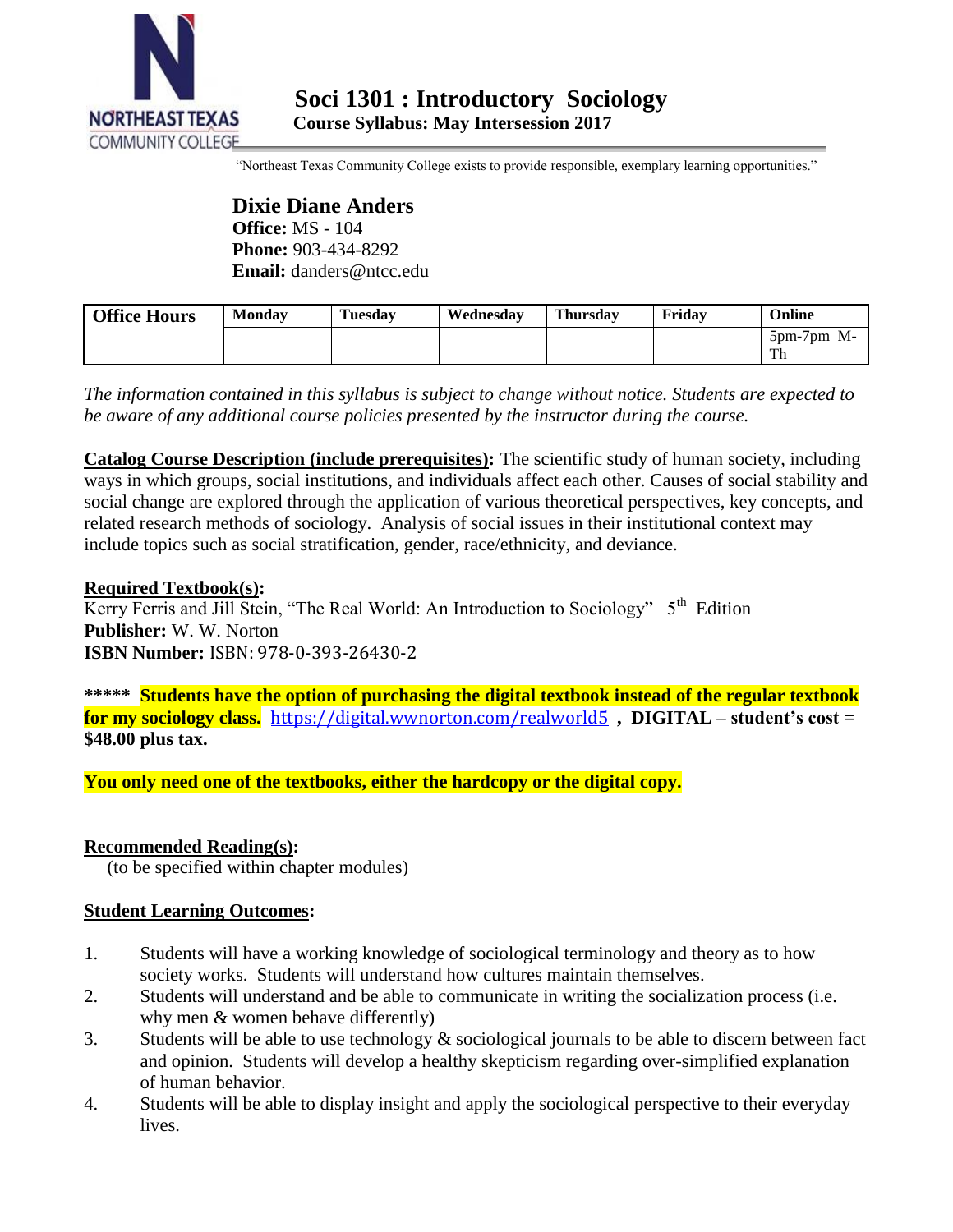5. Students will be able to speak with intelligence about human society and human interaction **SCANS Skills:**

 $N/A$ 

#### **Semester Calendar:**

#### **TENTATIVE ASSIGNMENT CALENDAR**

**\* You will have 3 days (mostly) from the assigned date to complete the daily work.**

**\*\* Most assignments below are DUE by 11:59 PM of the corresponding day.**

### **\*\*\*** *EXAMS have VERY limited dates!!!!!*

|  |             | DAY May 17: Discussion #1 (Introduction), Chapter 1 Assignments & Quizzes, |
|--|-------------|----------------------------------------------------------------------------|
|  |             | and Syllabus Acknowledgement                                               |
|  | DAY May 18: | <b>Chapter 2 Assignments &amp; Quizzes</b>                                 |
|  | DAY May 19: | <b>Chapter 3 Assignments &amp; Quizzes</b>                                 |
|  | DAY May 20: | <b>Chapter 4 Assignments &amp; Quizzes</b>                                 |
|  | DAY May 21: | <b>Chapter 5 Assignments &amp; Quizzes</b>                                 |
|  |             | and Discussion #2                                                          |
|  | DAY May 22: | <b>EXAM #1</b>                                                             |
|  |             | and Chapter 6 Assignments & Quizzes                                        |
|  | DAY May 23: | <b>Chapter 7 Assignments &amp; Quizzes</b>                                 |
|  | DAY May 24: | <b>Chapter 8 Assignments &amp; Quizzes</b>                                 |
|  | DAY May 25: | <b>Chapter 9 Assignments &amp; Quizzes</b>                                 |
|  | DAY May 26: | <b>Chapter 10 Assignments &amp; Quizzes (last day for "W" grade)</b>       |
|  |             | and Journal Article Analysis ASSIGNED                                      |
|  | DAY May 27: | <b>Chapter 11 Assignments &amp; Quizzes</b>                                |
|  |             | and Discussion #3                                                          |
|  | DAY May 28: | <b>EXAM #2</b>                                                             |
|  |             | and Chapter 12 Assignments & Quizzes                                       |
|  | DAY May 29: | <b>Chapter 13 Assignments &amp; Quizzes</b>                                |
|  | DAY May 30: | <b>Chapter 14 Assignments &amp; Quizzes</b>                                |
|  | DAY May 31: | <b>Chapter 15 Assignments &amp; Quizzes</b>                                |
|  |             | and Discussion #4                                                          |
|  |             | and Journal Article Analysis DUE                                           |
|  | DAY June 1: | <b>Chapter 16 Assignments &amp; Quizzes</b>                                |
|  | DAY June 2: | <b>EXAM #3 &amp; SLO Assessment</b>                                        |
|  |             |                                                                            |

#### **Evaluation/Grading Policy:**

Methods of Evaluation:

Exams/Journal Writing/Reaction Papers = 60% of your grade Daily/ Discussions/Quizzes  $= 40\%$  of your grade

#### **Tests/Exams:**

 There will be three (3) exams this semester. You may take your exams from home as long as you are able to download the Respondus Lockdown Browser to your computer. If you are *un*able to download Respondus you will need to take your exams in the Testing Center on the main NTCC campus or in an approved-proctored location. Exams consist of multiple choice, true/false, and matching questions. Questions are derived from your class notes assignments and chapter lectures. No texts, notes, or study aids will be allowed while taking exams.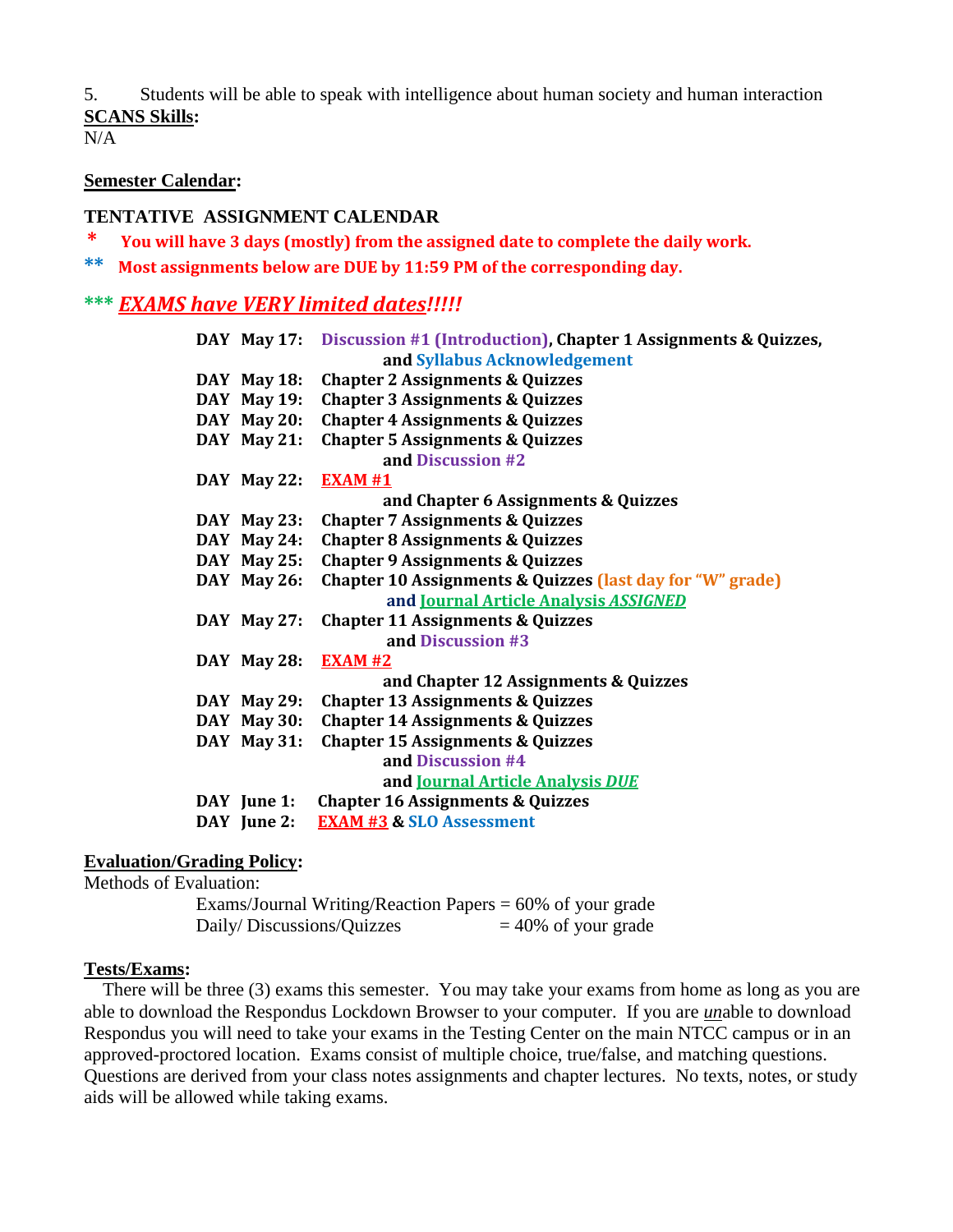# **Chapter Study Plan/Assignments:**

Follow this Study Plan as you work your way through the online materials.

#### READINGS AND LECTURES:

In the first section of this chapter you will find your readings and lessons. Be sure to read your text and the chapter information.

1.Review the About this chapter.

◦Read the assigned chapter in your textbook or eBook. Then you might want to reread the Chapter Outlines as a review of the important concepts you should have grasped.

◦Listen to the Audio Chapter Overview.

◦Review the Chapter Outline.

◦View the Power Point slides

2.Review the Chapter Learning Objectives. These help answer the question: "What will you learn from this chapter?" Keep these broad objectives in mind as you read.

### PRACTICE AND REVIEW:

Interactive activities for study and practice.

3.Complete the Activities. (select chapters only)

4.Flashcards help you review key terms in each chapter.

5.Sociology in Practice DVD Exercises feature clips from documentary films that explore sociological concepts from various perspectives.

6.Complete the Infographic Analyzing The Data Exercises.

# GRADED WORK:

There are 16 chapter quizzes, 8 Census Survey Data Quizzes, 4 Discussion Assignments, 1 Journal Article Analysis Paper, and 1 SLO Assessment.

#### ASSIGNMENTS:

The materials in this section are interactive quizzes that will report to the gradebook. Please complete each exercise and review your outcomes in the gradebook.

9.Complete the multiple-choice Chapter Quizzes for each chapter will help you identify which parts of the text you need to review more and will give you instant feedback on right and wrong answers.

10.Complete the Chapter Activity Quizzes.

11.Complete the Vocabulary Matching Exercises.

12.Complete the Drag And Drop Exercises.

13.Complete the Exploring Census & Community Survey Data Exercises.

14.Complete the Census & Community Survey Data Quizzes.!!!

# **Other Course Requirements:**

#### Participation:

 It is expected that students will participate in the class each week by contributing to the threaded discussion questions, completing assignments in a timely fashion, and asking questions of your classmates and the facilitator. Participation will be monitored. Please be respectful of your classmates in these discussions. Derogatory comments, inflammatory remarks, and violent references will not be tolerated.